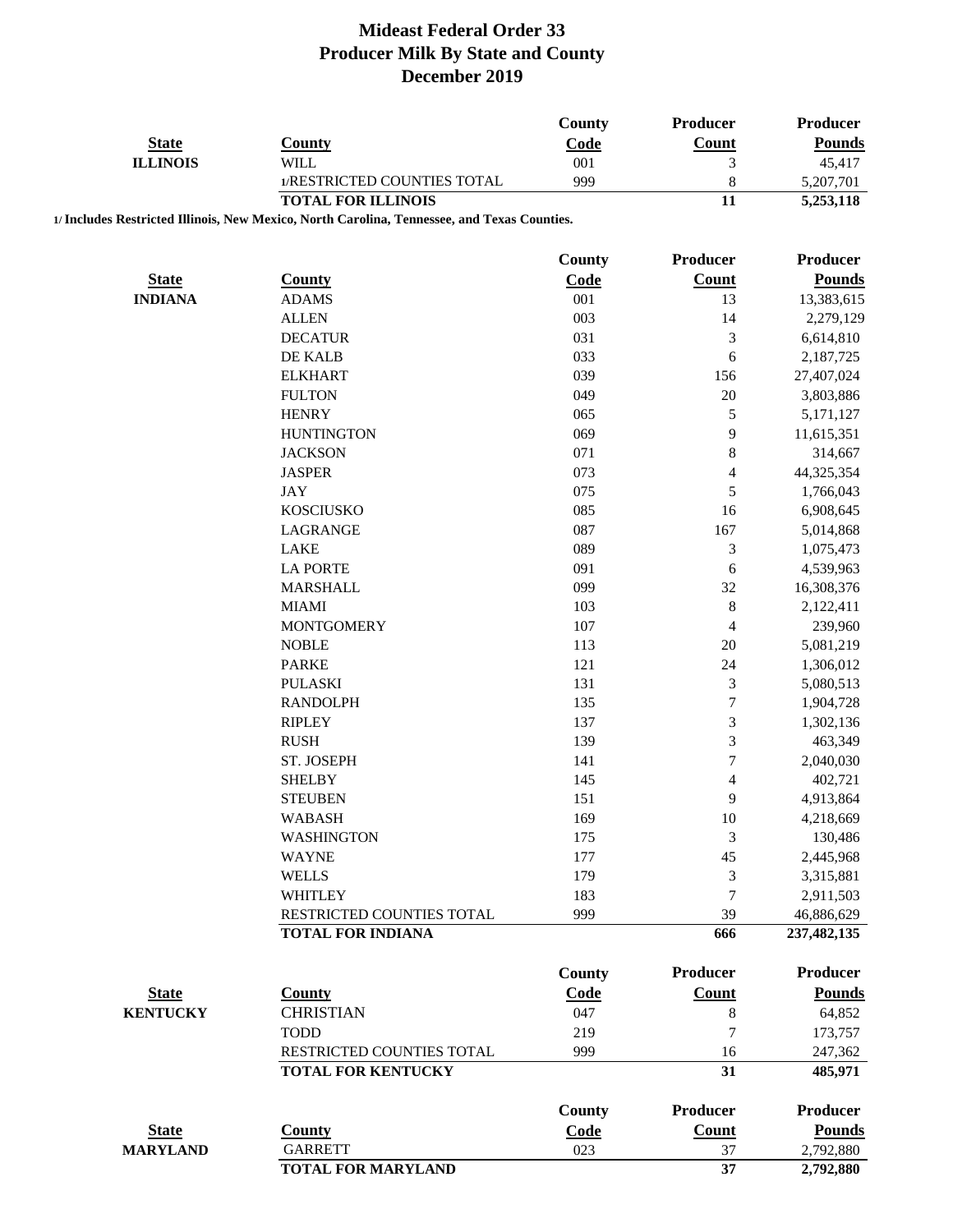|                 |                    | <b>County</b> | Producer                | Producer      |
|-----------------|--------------------|---------------|-------------------------|---------------|
| <b>State</b>    | <b>County</b>      | Code          | Count                   | <b>Pounds</b> |
| <b>MICHIGAN</b> | <b>ALCONA</b>      | 001           | 4                       | 925,293       |
|                 | <b>ALGER</b>       | 003           | 4                       | 288,555       |
|                 | <b>ALLEGAN</b>     | 005           | 40                      | 27,545,600    |
|                 | <b>ALPENA</b>      | 007           | 16                      | 2,715,634     |
|                 | <b>ARENAC</b>      | 011           | 16                      | 5,144,662     |
|                 | <b>BARRY</b>       | 015           | $20\,$                  | 29,783,378    |
|                 | <b>BAY</b>         | 017           | $\sqrt{5}$              | 411,069       |
|                 | <b>BERRIEN</b>     | 021           | 6                       | 1,859,760     |
|                 | <b>BRANCH</b>      | 023           | 11                      | 5,616,064     |
|                 | <b>CALHOUN</b>     | 025           | 18                      | 10,122,661    |
|                 | <b>CHARLEVOIX</b>  | 029           | 4                       | 564,480       |
|                 | <b>CHIPPEWA</b>    | 033           | $\mathfrak s$           | 404,581       |
|                 | <b>CLARE</b>       | 035           | 15                      | 4,008,403     |
|                 | <b>CLINTON</b>     | 037           | 38                      | 73,281,762    |
|                 | <b>EATON</b>       | 045           | 17                      | 1,865,360     |
|                 | <b>EMMET</b>       | 047           | 3                       | 386,439       |
|                 | <b>GENESEE</b>     | 049           | 4                       | 504,574       |
|                 | <b>GLADWIN</b>     | 051           | $\overline{\mathbf{4}}$ | 324,957       |
|                 | <b>GRATIOT</b>     | 057           | 30                      | 86,052,752    |
|                 | <b>HILLSDALE</b>   | 059           | 16                      | 9,624,174     |
|                 | <b>HURON</b>       | 063           | 53                      | 82,795,814    |
|                 | <b>INGHAM</b>      | 065           | 20                      | 7,713,325     |
|                 | <b>IONIA</b>       | 067           | 31                      | 28,293,248    |
|                 | <b>IOSCO</b>       | 069           | 10                      | 2,450,588     |
|                 | <b>ISABELLA</b>    | 073           | 30                      | 15,905,507    |
|                 | <b>JACKSON</b>     | 075           | 16                      | 6,470,728     |
|                 | <b>KALAMAZOO</b>   | 077           | $\sqrt{6}$              | 14,057,925    |
|                 | <b>KENT</b>        | 081           | $22\,$                  | 14,212,862    |
|                 | <b>LAPEER</b>      | 087           | 15                      | 2,396,610     |
|                 | <b>LENAWEE</b>     | 091           | 19                      | 38,346,386    |
|                 | <b>LIVINGSTON</b>  | 093           | $\mathbf{9}$            | 4,203,309     |
|                 | <b>MACOMB</b>      | 099           | 3                       | 171,044       |
|                 | <b>MASON</b>       | 105           | 7                       | 863,062       |
|                 | <b>MECOSTA</b>     | $107\,$       | 16                      | 1,176,818     |
|                 | <b>MENOMINEE</b>   | 109           | 10                      | 1,510,063     |
|                 | <b>MISSAUKEE</b>   | 113           | 35                      | 44,162,869    |
|                 | <b>MONTCALM</b>    | 117           | $42\,$                  | 11,730,634    |
|                 | <b>MONTMORENCY</b> | 119           | $\overline{4}$          | 631,415       |
|                 | <b>MUSKEGON</b>    | 121           | 13                      | 13,184,157    |
|                 | NEWAYGO            | 123           | 36                      | 7,061,186     |
|                 | <b>OCEANA</b>      | 127           | $\sqrt{5}$              | 51,453        |
|                 | <b>OGEMAW</b>      | 129           | $28\,$                  | 8,233,348     |
|                 | <b>OSCEOLA</b>     | 133           | 24                      | 16,087,163    |
|                 | <b>OSCODA</b>      | 135           | 10                      | 137,061       |
|                 | <b>OTTAWA</b>      | 139           | 43                      | 49,513,790    |
|                 | PRESQUE ISLE       | 141           | $\overline{4}$          | 428,597       |
|                 | SAGINAW            | 145           | 11                      | 4,077,624     |
|                 | <b>ST. CLAIR</b>   | 147           | $\,8\,$                 | 1,579,107     |
|                 | ST. JOSEPH         | 149           | 17                      | 4,196,961     |
|                 | <b>SANILAC</b>     | 151           | $70\,$                  | 57,641,386    |
|                 | <b>SHIAWASSEE</b>  | 155           | 14                      | 4,392,723     |
|                 | <b>TUSCOLA</b>     | 157           | $32\,$                  | 27,704,244    |
|                 |                    |               |                         |               |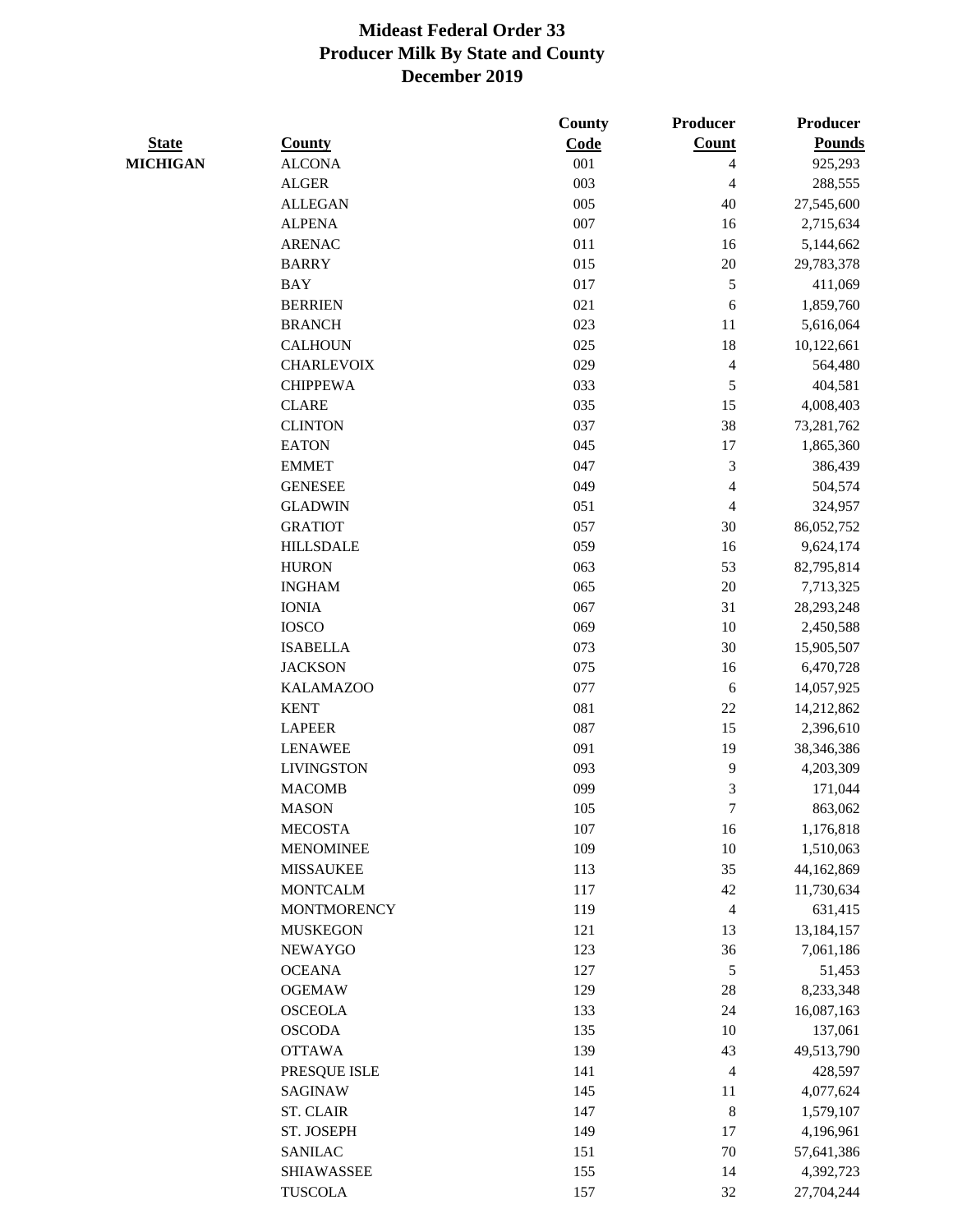|                  |                                             | County        | Producer                 | Producer                |
|------------------|---------------------------------------------|---------------|--------------------------|-------------------------|
| <b>State</b>     | <b>County</b>                               | Code          | Count                    | <b>Pounds</b>           |
| <b>MICHIGAN</b>  | <b>VAN BUREN</b>                            | 159           | 8                        | 17,793,956              |
|                  | WASHTENAW                                   | 161           | 11                       | 3,054,999               |
|                  | <b>WEXFORD</b>                              | 165           | 9                        | 615,068                 |
|                  | RESTRICTED COUNTIES TOTAL                   | 999           | 19                       | 2,091,812               |
|                  | <b>TOTAL FOR MICHIGAN</b>                   |               | 986                      | 756,367,000             |
|                  |                                             | County        | Producer                 | Producer                |
| <b>State</b>     | <b>County</b>                               | Code          | <b>Count</b>             | <b>Pounds</b>           |
| <b>MINNESOTA</b> | <b>OTTER TAIL</b>                           | 111           | 3                        | 78,434                  |
|                  | <b>WADENA</b>                               | 159           | 3                        | 18,101                  |
|                  | RESTRICTED COUNTIES TOTAL                   | 999           | $\overline{7}$           | 96,114                  |
|                  | <b>TOTAL FOR MARYLAND</b>                   |               | $\overline{13}$          | 192,649                 |
|                  |                                             | County        | Producer                 | <b>Producer</b>         |
| <b>State</b>     | <b>County</b>                               | Code          | Count                    | <b>Pounds</b>           |
| <b>NEW YORK</b>  | <b>CATTARAUGUS</b>                          | 009           | 44                       | 19,292,580              |
|                  | <b>CHAUTAUQUA</b>                           | 013           | 77                       | 24,120,194              |
|                  | <b>CHEMUNG</b>                              | 015           | 3                        | 1,063,206               |
|                  | <b>ERIE</b>                                 | 029           | 8                        | 2,664,729               |
|                  | <b>LIVINGSTON</b>                           | 051           | $\overline{4}$           | 4,722,170               |
|                  | <b>STEUBEN</b>                              | 101           | 4                        | 2,687,269               |
|                  | <b>WYOMING</b><br>RESTRICTED COUNTIES TOTAL | 121<br>999    | 13<br>7                  | 23,045,944              |
|                  | <b>TOTAL FOR NEW YORK</b>                   |               | 160                      | 9,003,906<br>86,599,998 |
|                  |                                             | <b>County</b> | Producer                 | Producer                |
| <b>State</b>     | <b>County</b>                               | Code          | <b>Count</b>             | <b>Pounds</b>           |
| <b>OHIO</b>      | <b>ADAMS</b>                                | 001           | 12                       | 844,149                 |
|                  | <b>ALLEN</b>                                | 003           | 3                        | 595,435                 |
|                  | <b>ASHLAND</b>                              | 005           | 44                       | 14,684,195              |
|                  | <b>ASHTABULA</b>                            | 007           | 19                       | 6,568,297               |
|                  | <b>ATHENS</b>                               | 009           | 4                        | 271,218                 |
|                  | <b>AUGLAIZE</b>                             | 011           | 27                       | 4,216,209               |
|                  | <b>BELMONT</b>                              | 013           | 7                        | 663,856                 |
|                  | <b>BROWN</b>                                | 015           | 8                        | 657,400                 |
|                  | CARROLL                                     | 019           | 19                       | 1,686,225               |
|                  | <b>CHAMPAIGN</b>                            | 021           | 8                        | 689,906                 |
|                  | <b>CLARK</b>                                | 023           | 4                        | 7,396,799               |
|                  | <b>CLINTON</b>                              | 027           | 4                        | 357,595                 |
|                  | <b>COLUMBIANA</b>                           | 029           | $60\,$                   | 12,605,931              |
|                  | <b>COSHOCTON</b>                            | 031           | 17                       | 2,215,317               |
|                  | <b>CRAWFORD</b>                             | 033           | $\,8\,$                  | 2,918,713               |
|                  | <b>DARKE</b>                                | 037           | 29                       | 7,056,919               |
|                  | <b>DEFIANCE</b>                             | 039           | 6                        | 5,216,613               |
|                  | <b>DELAWARE</b>                             | 041           | 3                        | 161,602                 |
|                  | <b>FAIRFIELD</b>                            | 045           | 5                        | 356,439                 |
|                  | <b>FAYETTE</b>                              | 047           | 4                        | 1,061,086               |
|                  | <b>FULTON</b>                               | 051           | 5                        | 4,813,686               |
|                  | <b>GEAUGA</b>                               | 055           | 37                       | 4,167,611               |
|                  | <b>GREENE</b>                               | 057           | $\overline{\mathcal{L}}$ | 1,088,053               |
|                  | <b>HANCOCK</b>                              | 063           | 3                        | 1,402,570               |
|                  | <b>HARDIN</b>                               | 065           | 8                        | 14,097,952              |
|                  | <b>HARRISON</b>                             | 067           | 4                        | 371,929                 |
|                  | <b>HIGHLAND</b>                             | 071           | 24                       | 2,349,125               |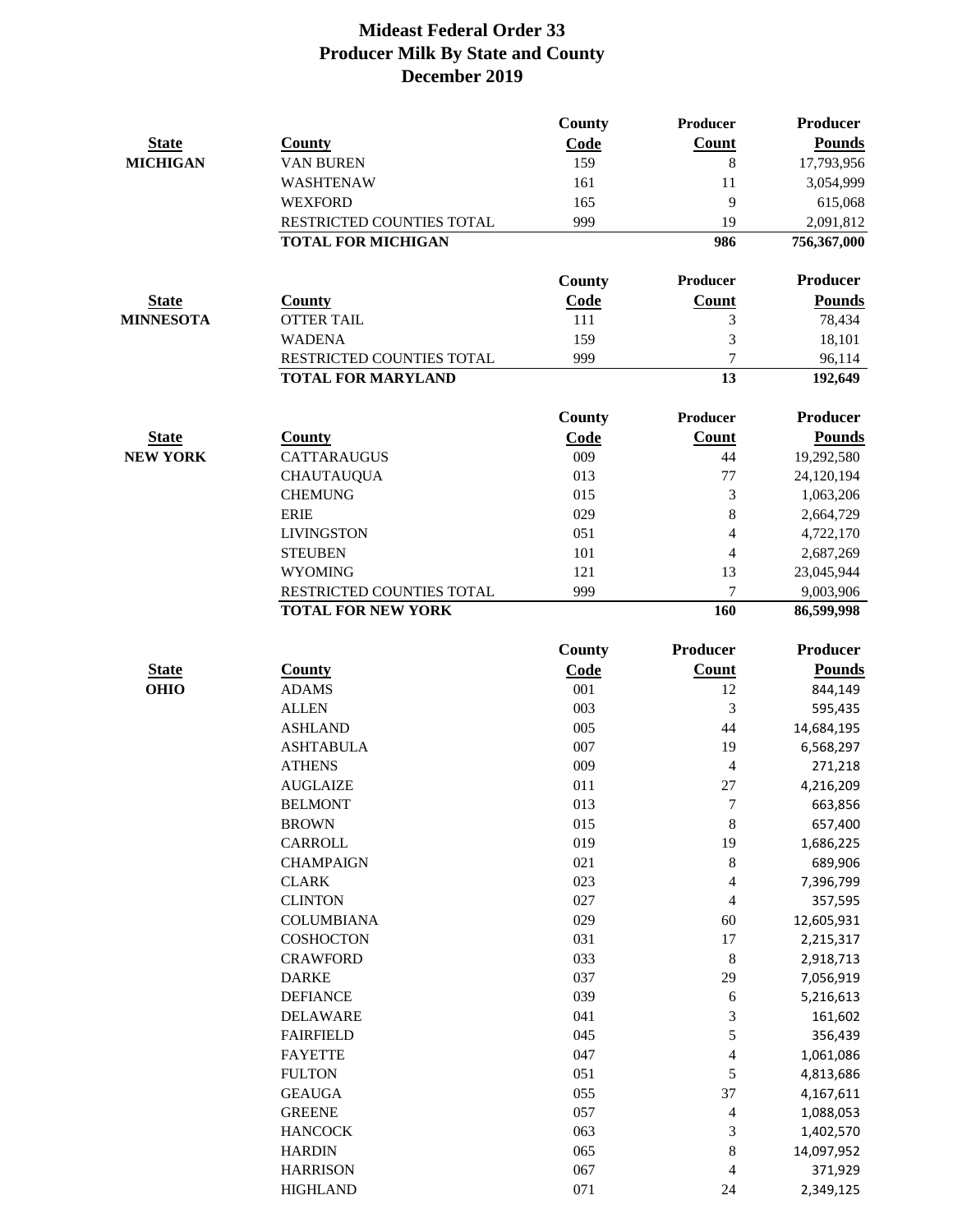|              |                                  | County     | Producer         | <b>Producer</b>   |
|--------------|----------------------------------|------------|------------------|-------------------|
| <b>State</b> | <b>County</b>                    | Code       | <b>Count</b>     | <b>Pounds</b>     |
| <b>OHIO</b>  | <b>HOLMES</b>                    | 075        | 113              | 10,381,880        |
|              | <b>HURON</b>                     | 077        | 39               | 6,517,190         |
|              | <b>JEFFERSON</b>                 | 081        | $\sqrt{5}$       | 653,638           |
|              | <b>KNOX</b>                      | 083        | 18               | 7,711,413         |
|              | <b>LICKING</b>                   | 089        | $\,8\,$          | 7,092,903         |
|              | <b>LOGAN</b>                     | 091        | 30               | 3,103,100         |
|              | <b>LORAIN</b>                    | 093        | 11               | 1,228,586         |
|              | <b>MADISON</b>                   | 097        | $\tau$           | 10,245,273        |
|              | <b>MAHONING</b>                  | 099        | 29               | 8,704,189         |
|              | <b>MEDINA</b>                    | 103        | 14               | 2,443,489         |
|              | <b>MEIGS</b>                     | 105        | $\mathfrak{Z}$   | 266,602           |
|              | <b>MERCER</b>                    | 107        | 73               | 24,078,983        |
|              | <b>MIAMI</b>                     | 109        | $\,8\,$          | 479,133           |
|              | <b>MONROE</b>                    | 111        | 6                | 679,531           |
|              | <b>MORGAN</b>                    | 115        | 8                | 1,653,317         |
|              | <b>MORROW</b>                    | 117        | 6                | 2,535,459         |
|              | <b>MUSKINGUM</b>                 | 119        | 10               | 1,160,134         |
|              | <b>PAULDING</b>                  | 125        | $\sqrt{5}$       | 15,912,767        |
|              | <b>PICKAWAY</b>                  | 129        | 6                | 3,743,653         |
|              | <b>PORTAGE</b>                   | 133        | $\tau$           | 2,965,050         |
|              | <b>PREBLE</b>                    | 135        | $\tau$           | 1,104,884         |
|              | <b>PUTNAM</b>                    | 137        | 9                | 7,072,938         |
|              | <b>RICHLAND</b>                  | 139        | 98               | 11,571,930        |
|              | <b>ROSS</b>                      | 141        | $\overline{9}$   | 899,708           |
|              | <b>SANDUSKY</b>                  | 143        | $\tau$           | 525,130           |
|              | <b>SHELBY</b>                    | 149        | 29               | 7,739,911         |
|              | <b>STARK</b>                     | 151        | 54               | 11,656,922        |
|              | TRUMBULL                         | 155        | 17               | 3,726,040         |
|              | TUSCAWARAS                       | 157        | 98               | 7,271,588         |
|              | <b>UNION</b>                     | 159        | $\boldsymbol{7}$ | 768,696           |
|              | <b>VAN WERT</b>                  | 161        | 6                | 7,273,114         |
|              | <b>WASHINGTON</b>                | 167        | 11               | 1,373,615         |
|              | <b>WAYNE</b>                     | 169        | 177              | 50,162,060        |
|              | <b>WOOD</b>                      | 173        | 3                | 504,666           |
|              | <b>WYANDOT</b>                   | 175        | 5                | 559,772           |
|              | RESTRICTED COUNTIES TOTAL        | 999        | 27               | 28,099,127        |
|              | <b>TOTAL FOR OHIO</b>            |            | 1,346            | 350, 381, 221     |
|              |                                  | County     | Producer         | <b>Producer</b>   |
| <b>State</b> | <b>County</b>                    | Code       | Count            | <b>Pounds</b>     |
|              | <b>ARMSTRONG</b>                 | 005        | 16               | 2,855,029         |
| PENNSYLVANIA | <b>BEAVER</b>                    | 007        | 18               | 894,884           |
|              | <b>BLAIR</b>                     | 013        | $\mathfrak{Z}$   | 1,423,601         |
|              | <b>BRADFORD</b>                  | 015        | 11               | 1,103,955         |
|              |                                  |            | 22               |                   |
|              | <b>BUTLER</b><br><b>CAMBRIA</b>  | 019<br>021 | $\,8\,$          | 3,379,543         |
|              | <b>CENTRE</b>                    | 027        | 4                | 1,396,351         |
|              |                                  |            |                  | 95,802            |
|              | <b>CHESTER</b><br><b>CLARION</b> | 029<br>031 | 10<br>17         | 505,781           |
|              | <b>CLEARFIELD</b>                | 033        | 10               | 2,332,471         |
|              | <b>CLINTON</b>                   | 035        | 11               | 965,037<br>59,068 |
|              |                                  |            |                  |                   |

COLUMBIA 037 12 415,479 CRAWFORD 039 90 17,405,393 ELK 8 554,951